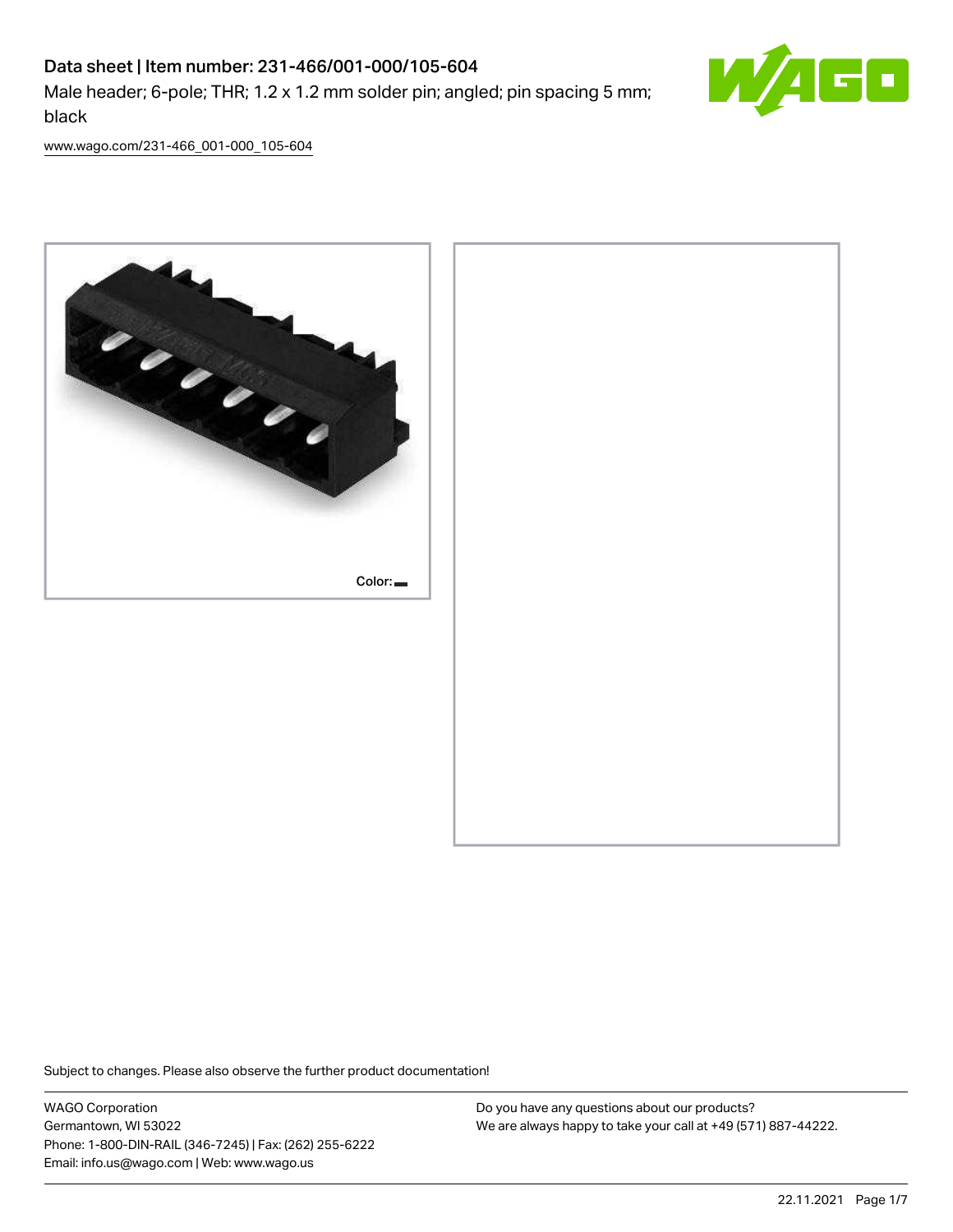



### Item description

- $\blacksquare$ THR male headers for reflow soldering in SMT applications
- $\blacksquare$ Available in tape-and-reel packaging for automated pick-and-place PCB assembly
- П 1.2 x 1.2 mm solder pins allow nominal current up to 16 A, enhancing stability of shorter headers
- П Also available in bulk packaging for manual placement
- $\blacksquare$ Male headers may be mounted horizontally or vertically
- $\blacksquare$ With coding fingers

#### Data Notes

Safety information 1 The MCS – MULTI CONNECTION SYSTEM includes connectors without breaking capacity in accordance with DIN EN 61984. When used as intended, these connectors must not be connected /disconnected when live or under load. The circuit design should

Subject to changes. Please also observe the further product documentation!  $\mathbf{e}$ 

WAGO Corporation Germantown, WI 53022 Phone: 1-800-DIN-RAIL (346-7245) | Fax: (262) 255-6222 Email: info.us@wago.com | Web: www.wago.us

Do you have any questions about our products? We are always happy to take your call at +49 (571) 887-44222.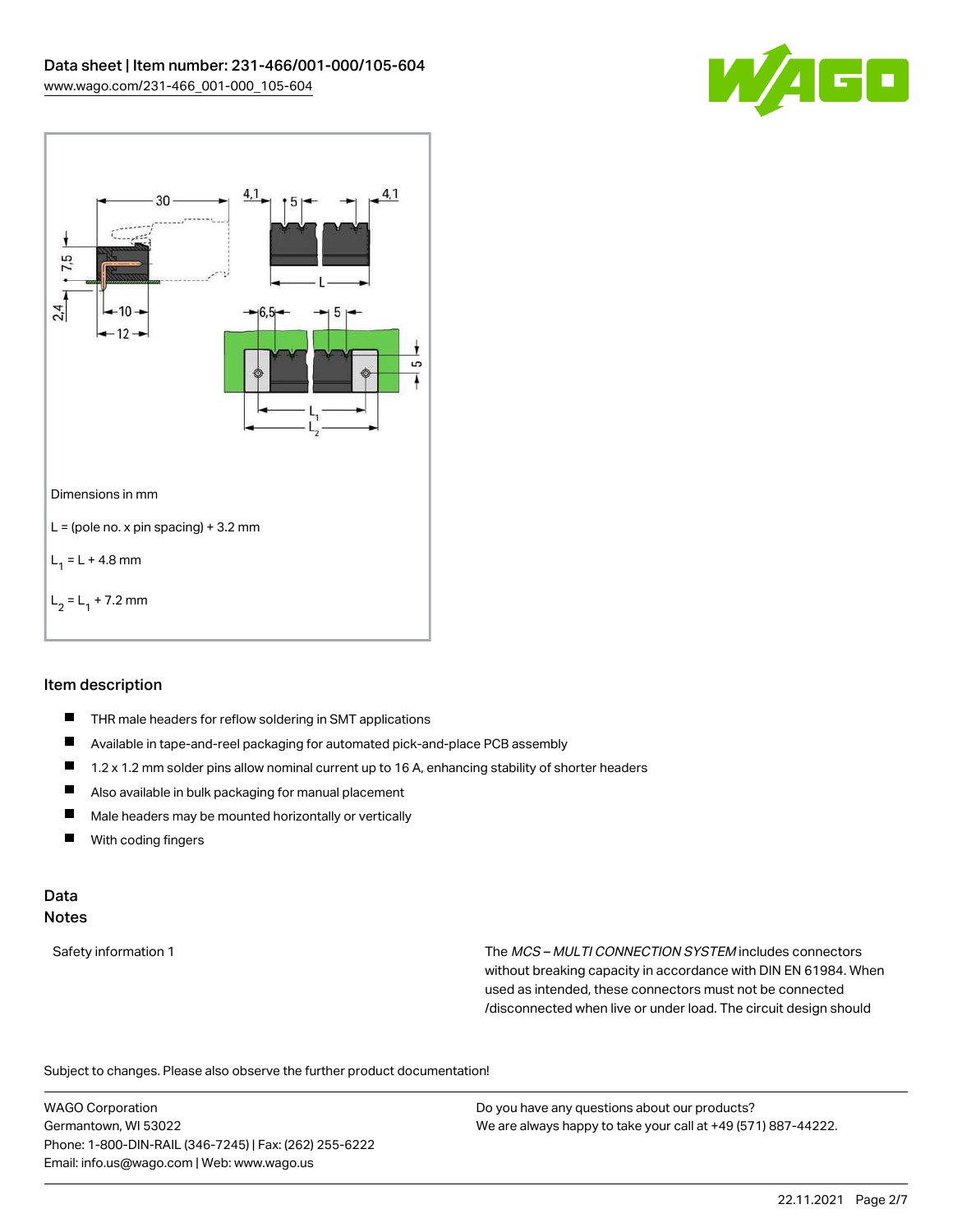

|           | ensure header pins, which can be touched, are not live when<br>unmated. |
|-----------|-------------------------------------------------------------------------|
| Variants: | Other pole numbers                                                      |
|           | Gold-plated or partially gold-plated contact surfaces                   |
|           | Other versions (or variants) can be requested from WAGO Sales or        |
|           | configured at https://configurator.wago.com/                            |
|           |                                                                         |

# Electrical data

#### IEC Approvals

| Ratings per                 | IEC/EN 60664-1                                                        |
|-----------------------------|-----------------------------------------------------------------------|
| Rated voltage (III / 3)     | 250 V                                                                 |
| Rated surge voltage (III/3) | 4 <sub>kV</sub>                                                       |
| Rated voltage (III/2)       | 320 V                                                                 |
| Rated surge voltage (III/2) | 4 <sub>k</sub> V                                                      |
| Nominal voltage (II/2)      | 630 V                                                                 |
| Rated surge voltage (II/2)  | 4 <sub>k</sub> V                                                      |
| Rated current               | 16A                                                                   |
| Legend (ratings)            | $(III / 2)$ $\triangle$ Overvoltage category III / Pollution degree 2 |

# UL Approvals

| Approvals per                  | UL 1059 |
|--------------------------------|---------|
| Rated voltage UL (Use Group B) | 300 V   |
| Rated current UL (Use Group B) | 10 A    |
| Rated voltage UL (Use Group D) | 300 V   |
| Rated current UL (Use Group D) | 10 A    |

## Ratings per UL

| Rated voltage UL 1977                    | ו חה: |
|------------------------------------------|-------|
|                                          | .     |
| Rateo<br>III 197<br>$\sim$ $\sim$ $\sim$ | ◢     |

### CSA Approvals

| Approvals per                   | CSA   |
|---------------------------------|-------|
| Rated voltage CSA (Use Group B) | 300 V |
| Rated current CSA (Use Group B) | 10 A  |
| Rated voltage CSA (Use Group D) | 300 V |
| Rated current CSA (Use Group D) | 10 A  |

Subject to changes. Please also observe the further product documentation!

| <b>WAGO Corporation</b>                                | Do you have any questions about our products?                 |
|--------------------------------------------------------|---------------------------------------------------------------|
| Germantown, WI 53022                                   | We are always happy to take your call at +49 (571) 887-44222. |
| Phone: 1-800-DIN-RAIL (346-7245)   Fax: (262) 255-6222 |                                                               |
| Email: info.us@wago.com   Web: www.wago.us             |                                                               |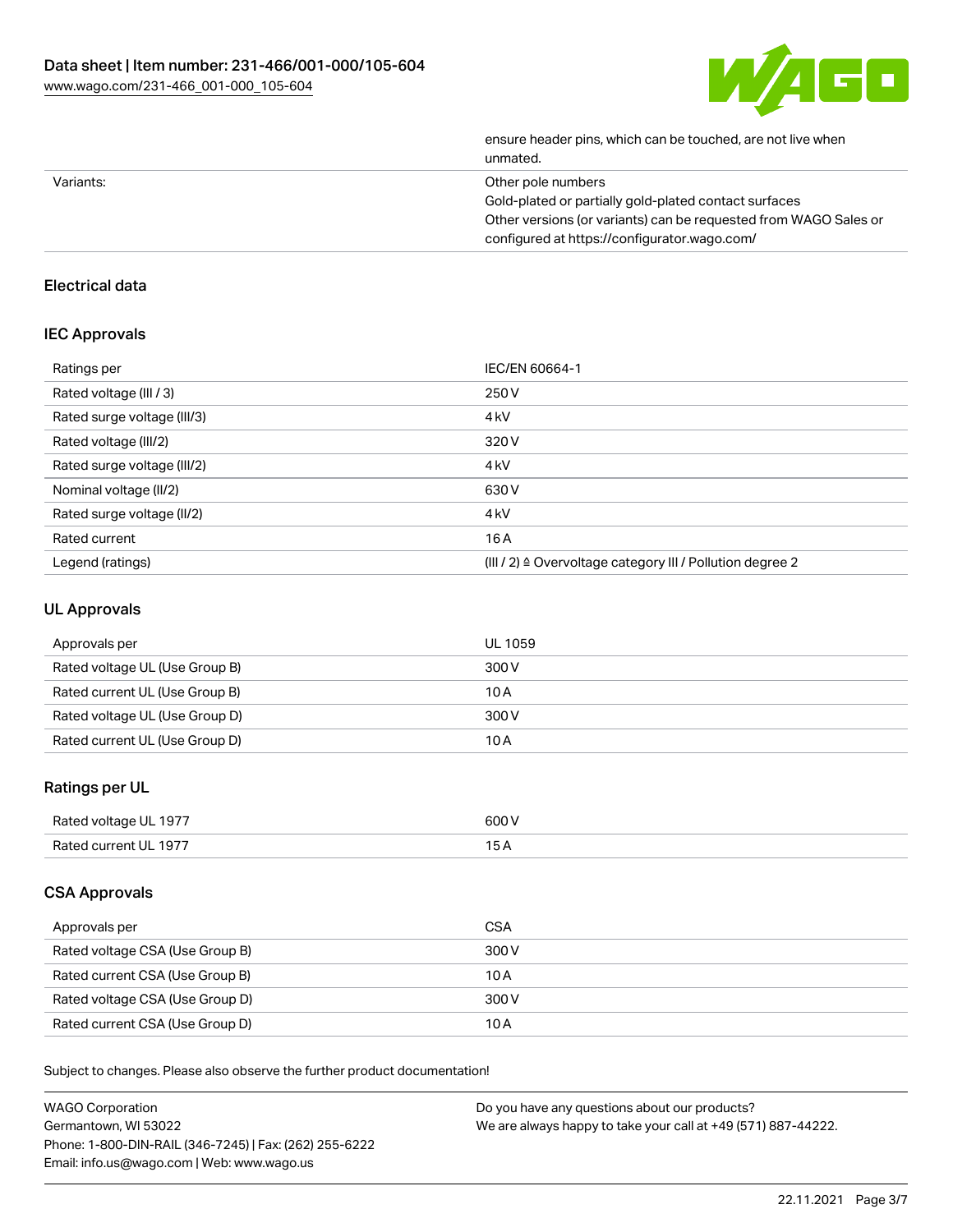

## Connection data

| Total number of potentials |  |
|----------------------------|--|
| Number of connection types |  |
| Number of levels           |  |

## Connection 1

| Number of poles |  |
|-----------------|--|
|-----------------|--|

### Physical data

| Pin spacing                        | 5 mm / 0.197 inch    |
|------------------------------------|----------------------|
| Width                              | 33.2 mm / 1.307 inch |
| Height                             | 10.8 mm / 0.425 inch |
| Height from the surface            | 8.4 mm / 0.331 inch  |
| Depth                              | 12 mm / 0.472 inch   |
| Solder pin length                  | $2.4 \,\mathrm{mm}$  |
| Solder pin dimensions              | $1.2 \times 1.2$ mm  |
| Plated through-hole diameter (THR) | 1 7 $(+0.1)$ mm      |

#### Plug-in connection

| Contact type (pluggable connector) | Male connector/plug |
|------------------------------------|---------------------|
| Connector (connection type)        | for PCB             |
| Mismating protection               | No                  |
| Mating direction to the PCB        | 0°                  |
| Locking of plug-in connection      | Without             |

#### PCB contact

| PCB Contact                         | THR                                      |
|-------------------------------------|------------------------------------------|
| Solder pin arrangement              | over the entire male connector (in-line) |
| Number of solder pins per potential |                                          |

#### Material data

| Color                       | black                    |
|-----------------------------|--------------------------|
| Material group              |                          |
| Insulation material         | Polyphthalamide (PPA GF) |
| Flammability class per UL94 | V0                       |

Subject to changes. Please also observe the further product documentation!

| <b>WAGO Corporation</b>                                | Do you have any questions about our products?                 |
|--------------------------------------------------------|---------------------------------------------------------------|
| Germantown, WI 53022                                   | We are always happy to take your call at +49 (571) 887-44222. |
| Phone: 1-800-DIN-RAIL (346-7245)   Fax: (262) 255-6222 |                                                               |
| Email: info.us@wago.com   Web: www.wago.us             |                                                               |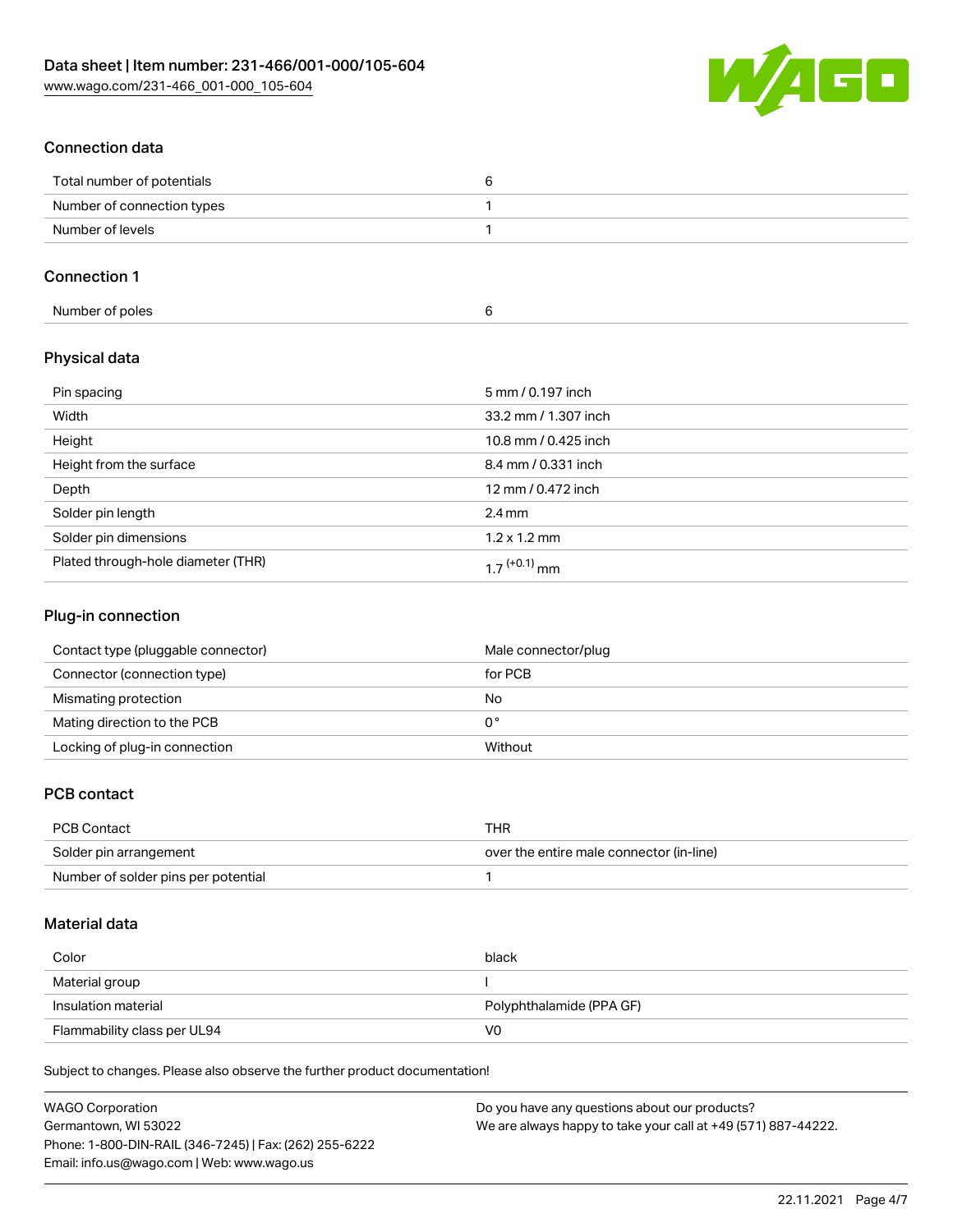[www.wago.com/231-466\\_001-000\\_105-604](http://www.wago.com/231-466_001-000_105-604)



| Contact material | Electrolytic copper (E <sub>Cu</sub> ) |
|------------------|----------------------------------------|
| Contact plating  | tin-plated                             |
| Weight           | 2.6 g                                  |
|                  |                                        |

#### Environmental requirements

Limit temperature range  $-60... +100 °C$ 

#### Commercial data

| Product Group         | 3 (Multi Conn. System) |
|-----------------------|------------------------|
| PU (SPU)              | 100 Stück              |
| Packaging type        | box                    |
| Country of origin     | PL                     |
| <b>GTIN</b>           | 4050821003953          |
| Customs tariff number | 85366990990            |

#### Approvals / Certificates

#### Country specific Approvals

| Logo | Approval                               | <b>Additional Approval Text</b> | Certificate<br>name |
|------|----------------------------------------|---------------------------------|---------------------|
| Æ    | <b>CSA</b><br>DEKRA Certification B.V. | C <sub>22.2</sub>               | LR 18677-<br>25     |

#### UL-Approvals

| Logo | Approval                                    | <b>Additional Approval Text</b> | Certificate<br>name |
|------|---------------------------------------------|---------------------------------|---------------------|
| 8    | UL<br>Underwriters Laboratories Inc.        | <b>UL 1059</b>                  | E45172              |
| o    | <b>UR</b><br>Underwriters Laboratories Inc. | <b>UL 1977</b>                  | E45171              |

Subject to changes. Please also observe the further product documentation!

| WAGO Corporation                                       | Do you have any questions about our products?                 |
|--------------------------------------------------------|---------------------------------------------------------------|
| Germantown, WI 53022                                   | We are always happy to take your call at +49 (571) 887-44222. |
| Phone: 1-800-DIN-RAIL (346-7245)   Fax: (262) 255-6222 |                                                               |
| Email: info.us@wago.com   Web: www.wago.us             |                                                               |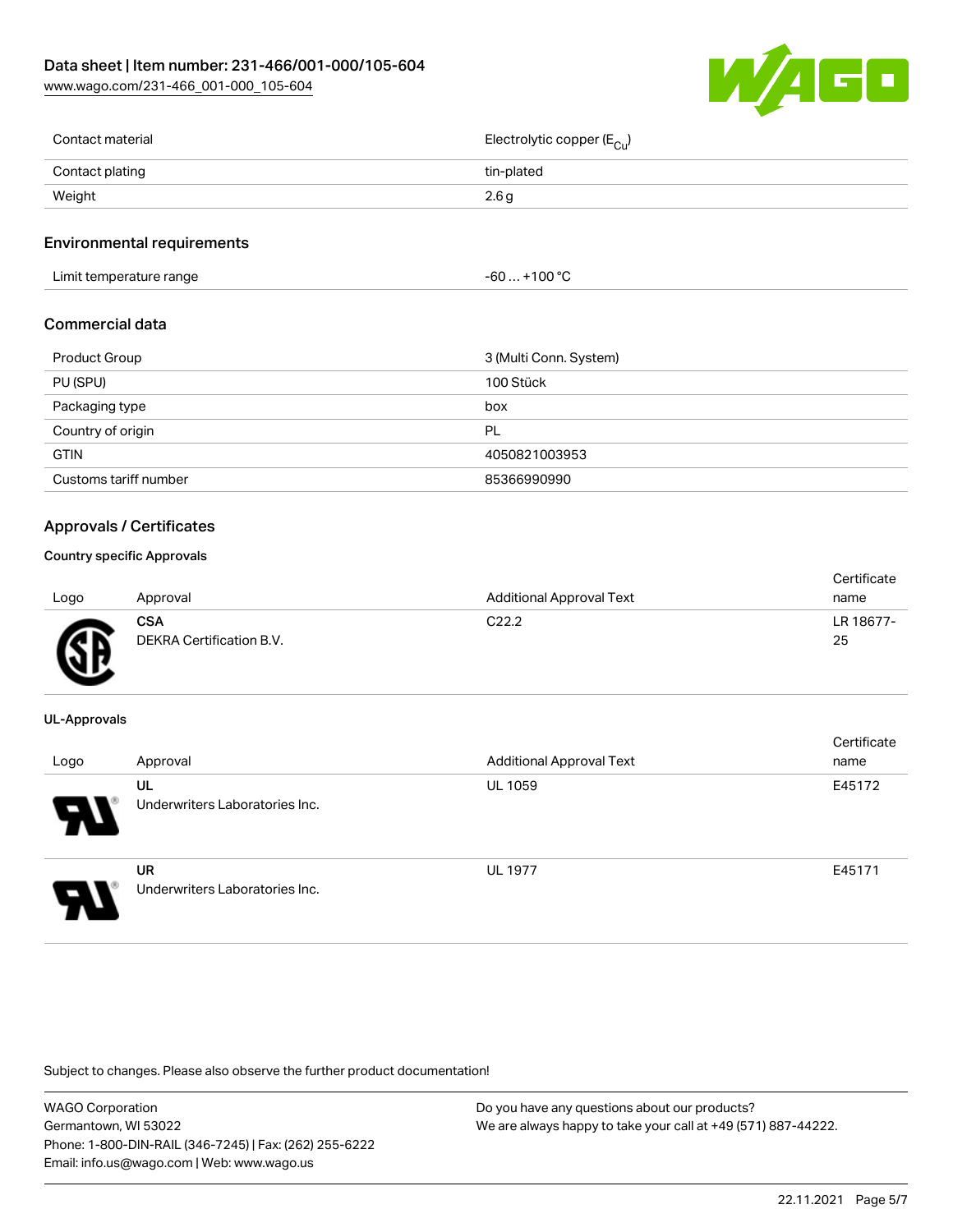

#### **Counterpart**



### Item no.231-106/026-000

Female plug; 6-pole; 12 AWG max; pin spacing 5 mm; 1 conductor per pole; gray [www.wago.com/231-106/026-000](https://www.wago.com/231-106/026-000)

#### Optional accessories

| ı |  |
|---|--|
|   |  |

| vvuug              |                                                                  |                      |
|--------------------|------------------------------------------------------------------|----------------------|
| Intermediate plate |                                                                  |                      |
|                    | Item no.: 231-500<br>Spacer; for formation of groups; light gray | www.wago.com/231-500 |
| Coding             |                                                                  |                      |
|                    | Item no.: 231-129<br>Coding key; snap-on type; light gray        | www.wago.com/231-129 |

#### Downloads Documentation

#### Additional Information

| Technical explanations | 2019 Apr 3 | pdf<br>2.0 MB   | Download |
|------------------------|------------|-----------------|----------|
| THR Soldering Process  |            | pdf<br>548.2 kB | Download |

### CAD files

| CAD data                             |     |          |
|--------------------------------------|-----|----------|
| 2D/3D Models 231-466/001-000/105-604 | URL | Download |
|                                      |     |          |

#### Environmental Product Compliance

#### Compliance Search

| Environmental Product Compliance 231-466/001-000/105-604                          | URL | Download |
|-----------------------------------------------------------------------------------|-----|----------|
| THR male header; 1.2 x 1.2 mm solder pin; angled; Pin spacing 5 mm; 6-pole; black |     |          |

### Installation Notes

Subject to changes. Please also observe the further product documentation!

WAGO Corporation Germantown, WI 53022 Phone: 1-800-DIN-RAIL (346-7245) | Fax: (262) 255-6222 Email: info.us@wago.com | Web: www.wago.us Do you have any questions about our products? We are always happy to take your call at +49 (571) 887-44222.